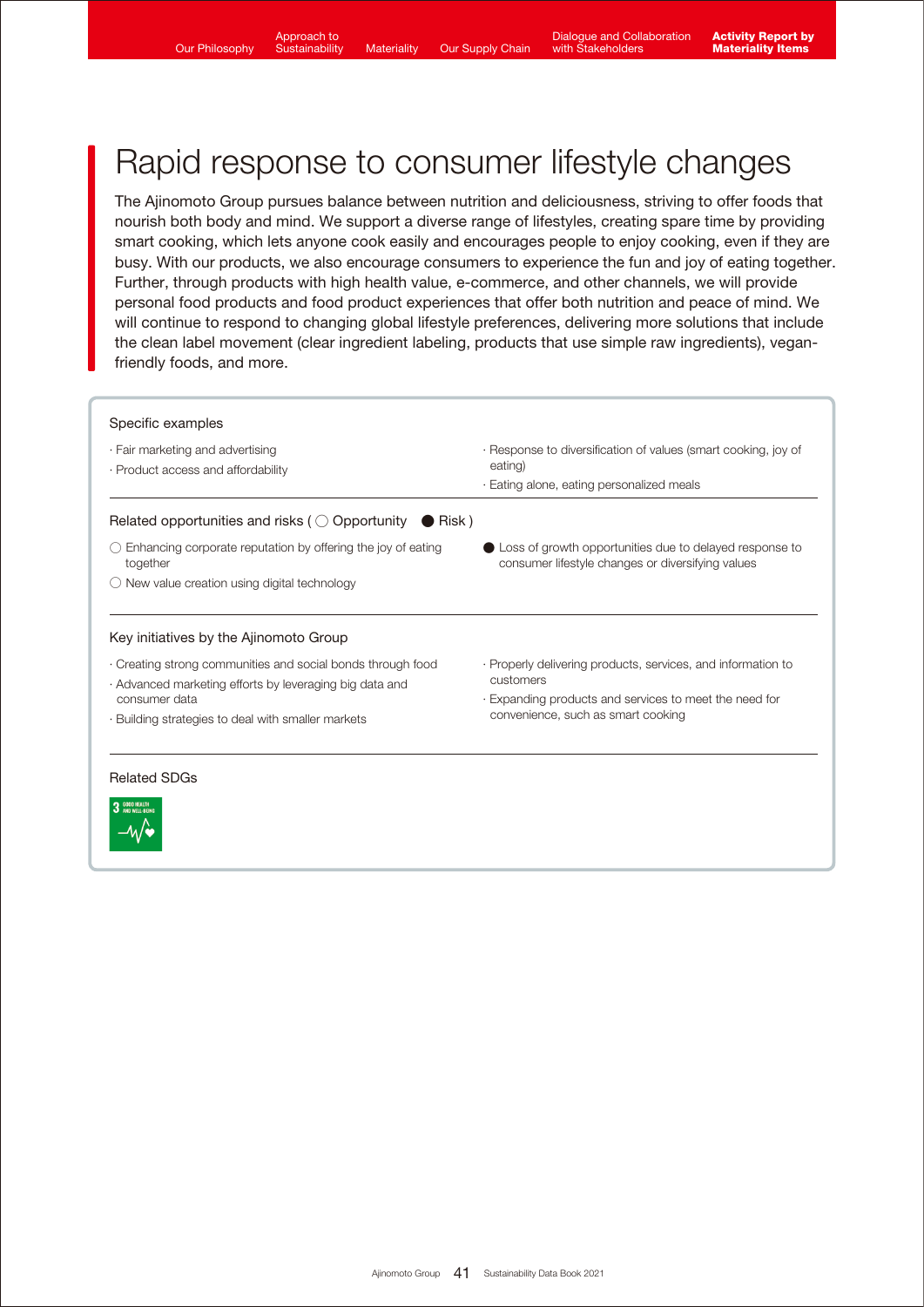# Responding to diversifying values

### Responding to diversifying values required for food

Approach

The Ajinomoto Group offers products tailored to each area in which we do business, understanding and respecting the food culture and values of each country and region, as well as the diversified preferences and needs related to food. We offer well-balanced, nutritional menus using local ingredients and classic dishes. We also suggest ways to create a better mealtime settings.

 Dietary habits are changing as lifestyles diversify. We see more people eating alone and more people eating individualized meals, even when dining with family. The busy-ness of life is leaving people with less time to prepare and eat meals.

 Meals are not only for nourishment, but also valuable opportunities for communications. Consumers demands related to food and lifestyles are diversifying. People want more satisfaction through cooking joyfully and well, as well as the joy of connecting with family and others through food.

 The Ajinomoto Group offers a variety of values in response to these lifestyle changes and diversifying needs. For example, we continue to expand our product lineup to meet a diverse set of needs. This includes microwaveable frozen *gyoza* for those who want a meal that needs less time to cook, mayonnaise meeting discerning tastes for freshness, and other products adapting to changing work styles and growing opportunities to cook at home. We also create opportunities to enjoy cooking and food, suggesting different menus for various occasions.



Frozen *gyoza* (Japan, U.S.)

Easily prepared in the microwave, these potstickers offer a savory grilled texture and a juiciness bringing you back for more.



#### *Pure Select® Mayonnaise* (Keep-fresh Bottle) (Japan)

With the growing number of small households, diversifying dietary habits, and with calls from consumers for mayonnaise that keeps its deliciousness over a longer period of time, we have adopted a new double-structure bottle for the first time in our mayonnaise products. This special bottle helps keep freshness and flavor for longer after it has been opened.



#### *Bistro Do®* Menu-specific seasoning (Japan)

This seasoning incorporates a carefully selected blend of ingredients hard to get in the average household, making it easy to prepare authentic Westernstyle dishes at home. It provides more meal options for consumers with growing opportunities to cook at home, and offers them the value of a more fun dinner table with the lavish meals it enables.



*Work Design Coffee* (Japan) This coffee takes on the various psychological difficulties people face amid diversifying work styles from the spread of COVID-19, like relaxing, and mentally overcoming difficult moments. By reading two-dimensional bar code on the packaging, our automatic background music service will play a track selected based on the kind of coffee, where the customer works, and what kind of job they have.



*Food Fun! Discovery Community* (Japan)

The *Food Fun! Discovery Community* website is a space for consumers to learn more ways to enjoy food, and already has more than 20,000 registered users. The website features an active community of consumers who engage in interactive dialogue.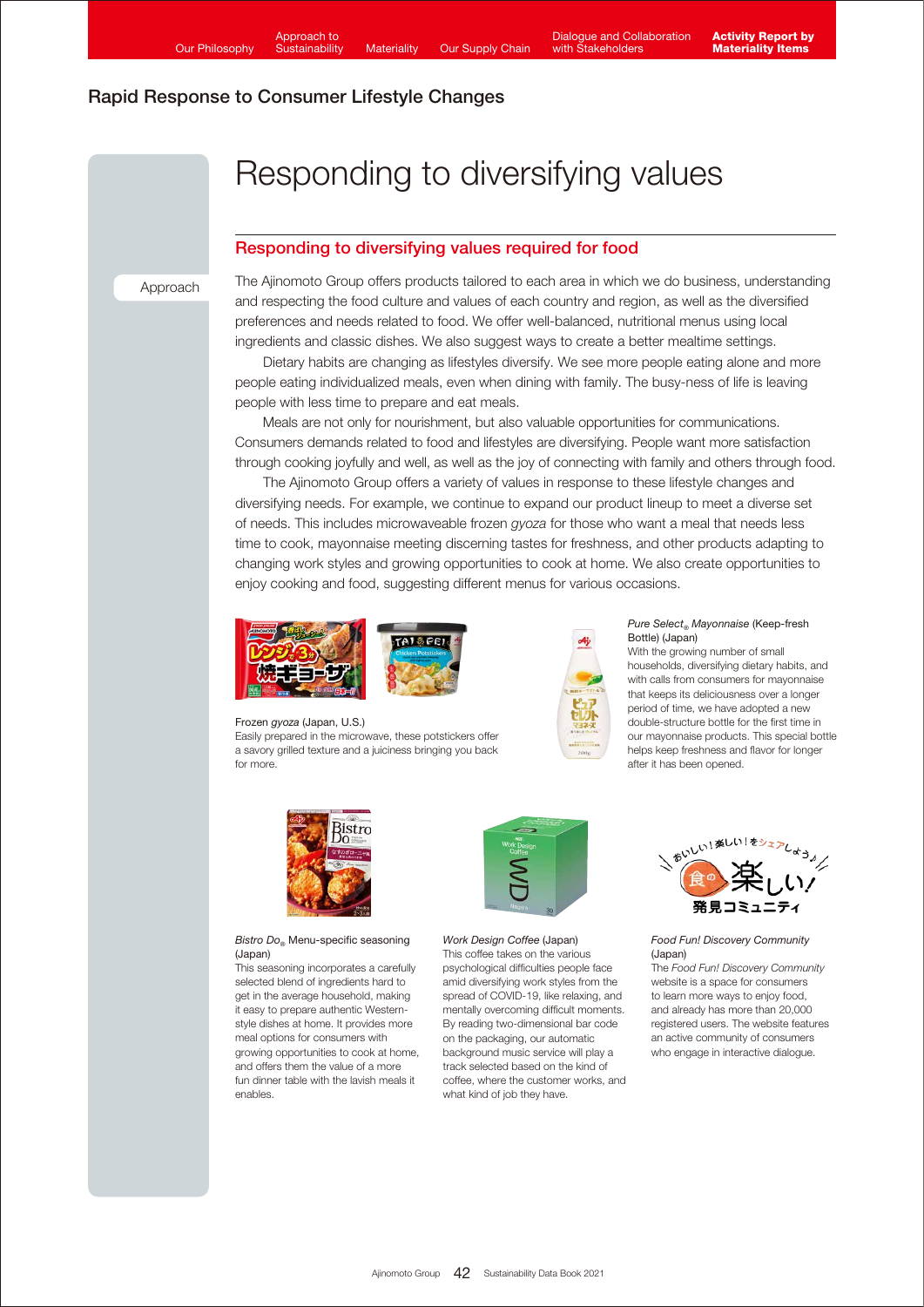#### Adapting to lifestyle changes caused by the spread of COVID-19

■ First food manufacturer to launch meal delivery services partnering with shopping agents (Japan) In Japan, the spread of COVID-19 has led to an increase in demand for online shopping, such as for groceries. In addition, with growing opportunities to cook at home, more and more people are experiencing services providing meal kits, combinations of recipes and ingredients that reduce the user's burden from planning the meal to preparing the food. Our  $\alpha J$ <sup>N</sup>NOMOTO. $P_{\alpha R}$ <sup>k</sup> recipe website has seen an exploding number of page accesses, indicating that consumers are becoming more interested in food.

 To address these changes, Ajinomoto Co., Inc. launched its *FleMeal* meal kit delivery service in December 2020. This service is in partnership with CBcloud Co., Ltd.'s PickGo, a platform handling processes from shopping to delivery.

It delivers ingredients for three original, nutritionally-balanced recipes (currently 30) from  $\alpha$ JINOMOTO $\beta_{\rm RR}$ , bringing it to customers' doors in as little as 30 minutes. Going forward, we will consider expanding these services, including introducing a mechanism for personalizing meal options according to individual tastes and health conditions.

#### How to order meal kits



■ Released the *A la table<sup>®</sup>* app, enabling people to connect through food (Japan) With the spread of COVID-19, more and more consumers are trying out cooking for the first time, and more are enjoying homemade meals with their families. Food offers more than just functional benefits like nutrition and convenience; it should have emotional value, like connection and empathy, and with people staying indoors, there are growing needs for connections, especially online.

 In June 2020, to address these changes happening for consumers, we launched a beta version of our *A la table*® app, designed to connect people through food. App users can post their own dishes and "like" dishes prepared by others. The app also provides new information daily about food, and users can post about their cooking troubles and concerns and ask for advice from other users.

 We also supporting community-building by using AI to make individually tailored proposals based on consumer interests and insight analysis, offering them new experiences where they can share their cooking spaces and time.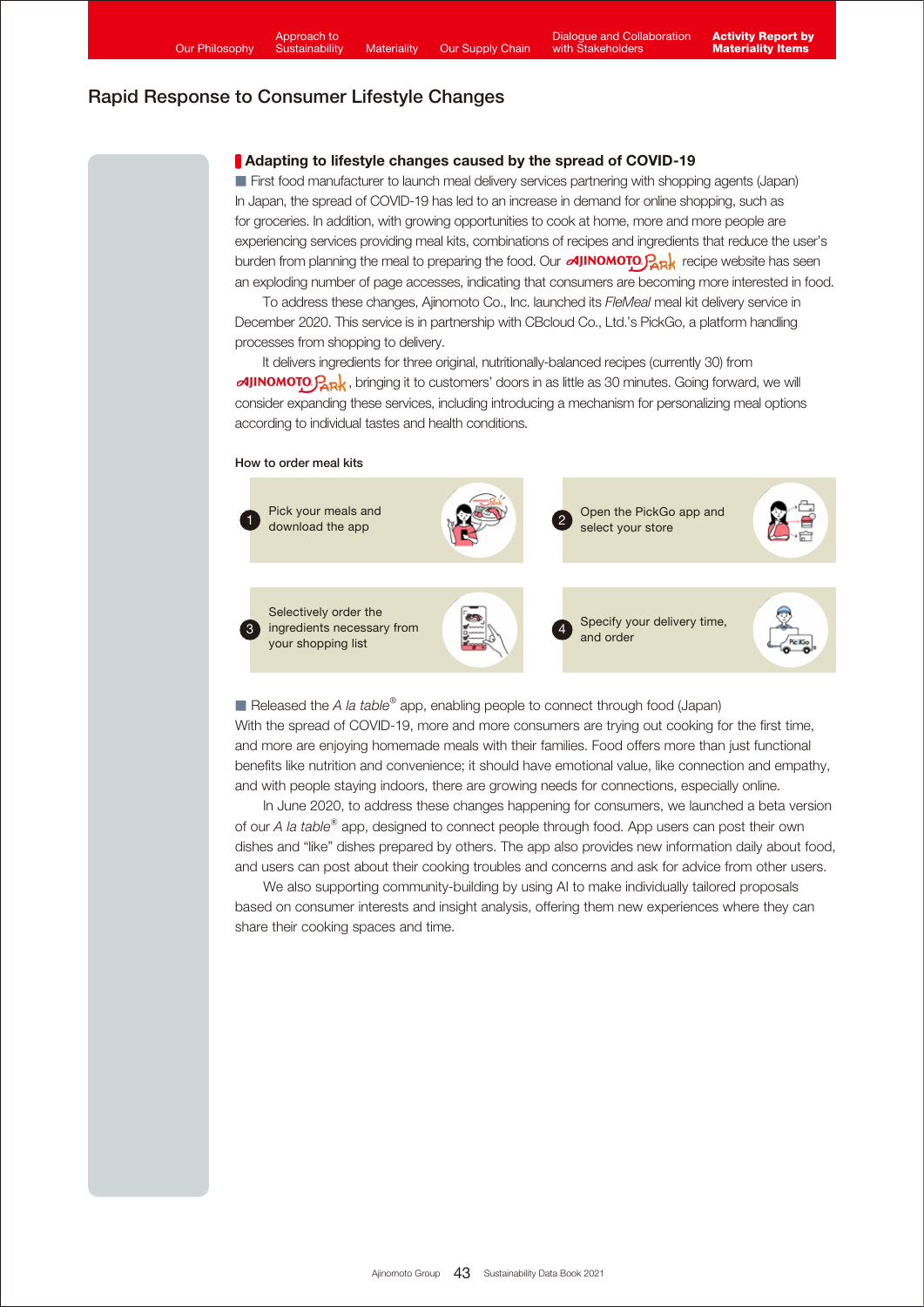■ Established a mail delivery system for supplements (Japan)

The spread of COVID-19 has led to a rapid expansion in online shopping, further leading to greatly increasing courier transactions. This has caused a shortage of delivery staff and the social problem of worsening labor environments. There have also been issues where packages have not been delivered at the customer-specified times. Yet still, there have also been concerns that close contact when receiving deliveries could lead to infection risks.

 To resolve these issues, the Ajinomoto Group reviewed the packaging and packaging lines for supplement products, altering these so that all products fit in thin packaging deliverable in post boxes. Customers have responded favorably to this change, saying they can now get their orders without being home. Further, we expect that this will reduce the share of courier services to all deliveries from 70% to 30%, and reduce redeliveries; this will lead to less  $CO<sub>2</sub>$  emissions from deliveries.

#### Improving product accessibility

Approach

GRI203-2

> Group Shared [Policy on Product](https://www.ajinomoto.com/sustainability/agp/product-accessibility.php) **Accessibility** 

The Ajinomoto Group expands our business through our own mail order and external e-commerce site, helping consumers purchase products anytime, anywhere. We have established a system to analyze the awareness and behavior of consumers through digital data. We provide products that meet the trends of users on e-commerce websites in Japan and overseas.

 At the same time, we have established our own distribution networks that include farms and village areas in developing and emerging countries with weak distribution mechanisms. In this way and more, we provide products not only through supermarkets, but also in grocery stalls within markets. We have adopted a cash-based direct sales model for staff to sell physical goods (products), depending on the conditions in each country or region. By communicating directly with shopkeepers and consumers, we exchange a wealth of information and deepen our understanding of consumer needs. In turn, this allows us to offer products more rooted in the local community.

We also establish reasonable prices and convenient product formats tailored to the lifestyle

conditions in each country or region. For example, we offer a minimum standard size of umami seasoning *AJI-NO-MOTO®* of 10g (20 naira = 5 yen) in Nigeria and 11g in the Philippines (3  $peso = 7$  yen)<sup>[1]</sup>.

 The Ajinomoto Group strives to improve product availability and accessibility by utilizing digital data and collecting information through direct communications.



[1] The exchange rate as of end of June 2021 was used to convert product prices into Japanese yen.

Product sold in Nigeria

Product sold in the **Philippines**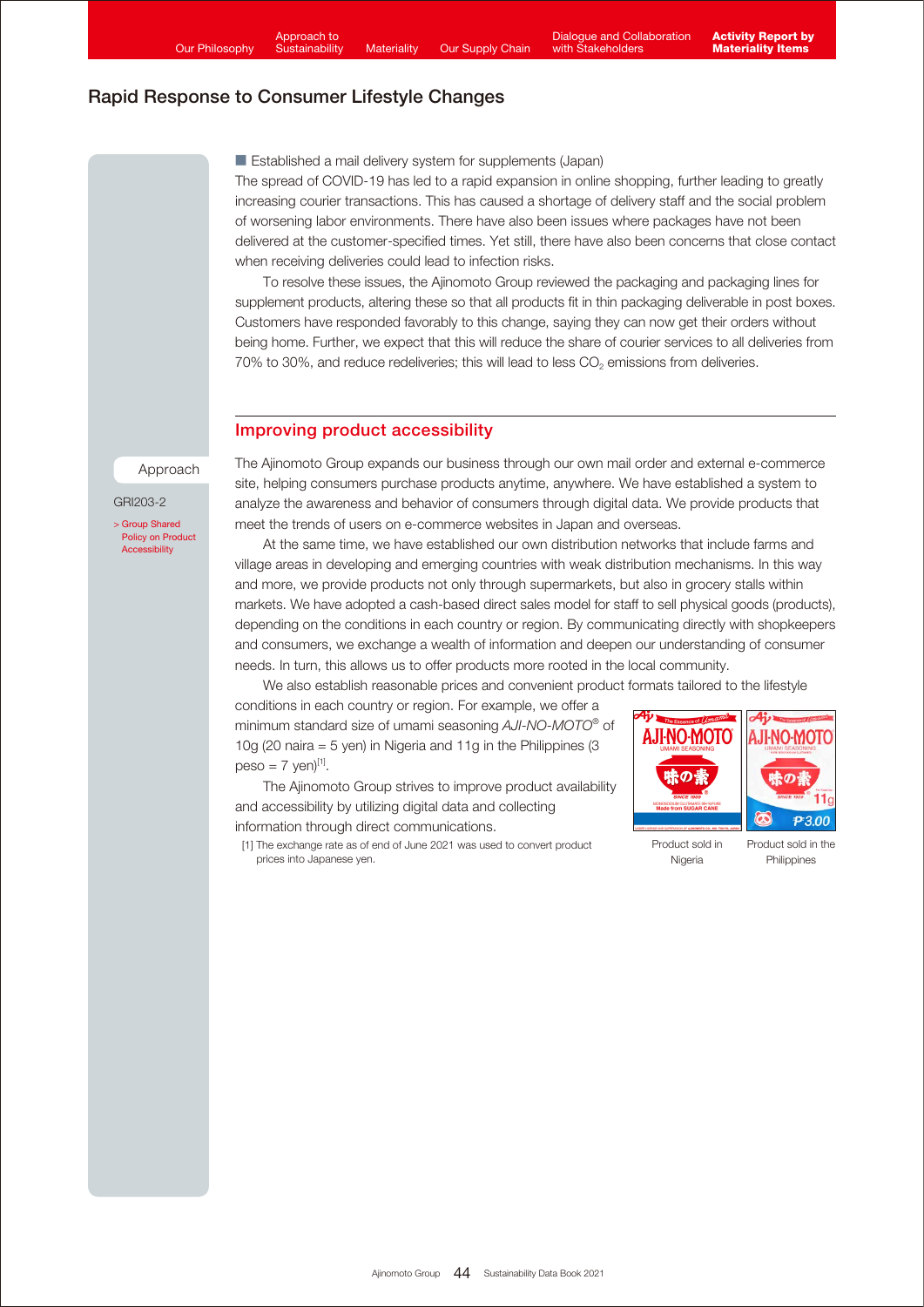## Developing solutions to improve value

The Ajinomoto Group interfaces with consumers in various touch points between product receipt and disposal, including stores, kitchens, and the dining table. We call this series of connection points the *Kitchen Value Chain®* . To ensure that consumers are satisfied at each point, we develop products with a focus on such qualities as deliciousness, ease of preparation, and the usefulness and eco-friendliness of packaging materials, as evaluated from the standpoints of kansei engineering, ergonomics, and human psychology.

 To develop products that consumers feel delicious, we must understand what deliciousness means from their perspective. The perception of deliciousness depends not only on the country, region, age, gender, and food experience of the individual, but also on the eating environment. Focusing on our own unique ingredients, the Ajinomoto Group refines *Deliciousness Technologies*<sup>®</sup> that integrate aroma, taste, and texture. In this way, we pursue science- and digital-based solutions to diversified needs without compromising on delicious taste.